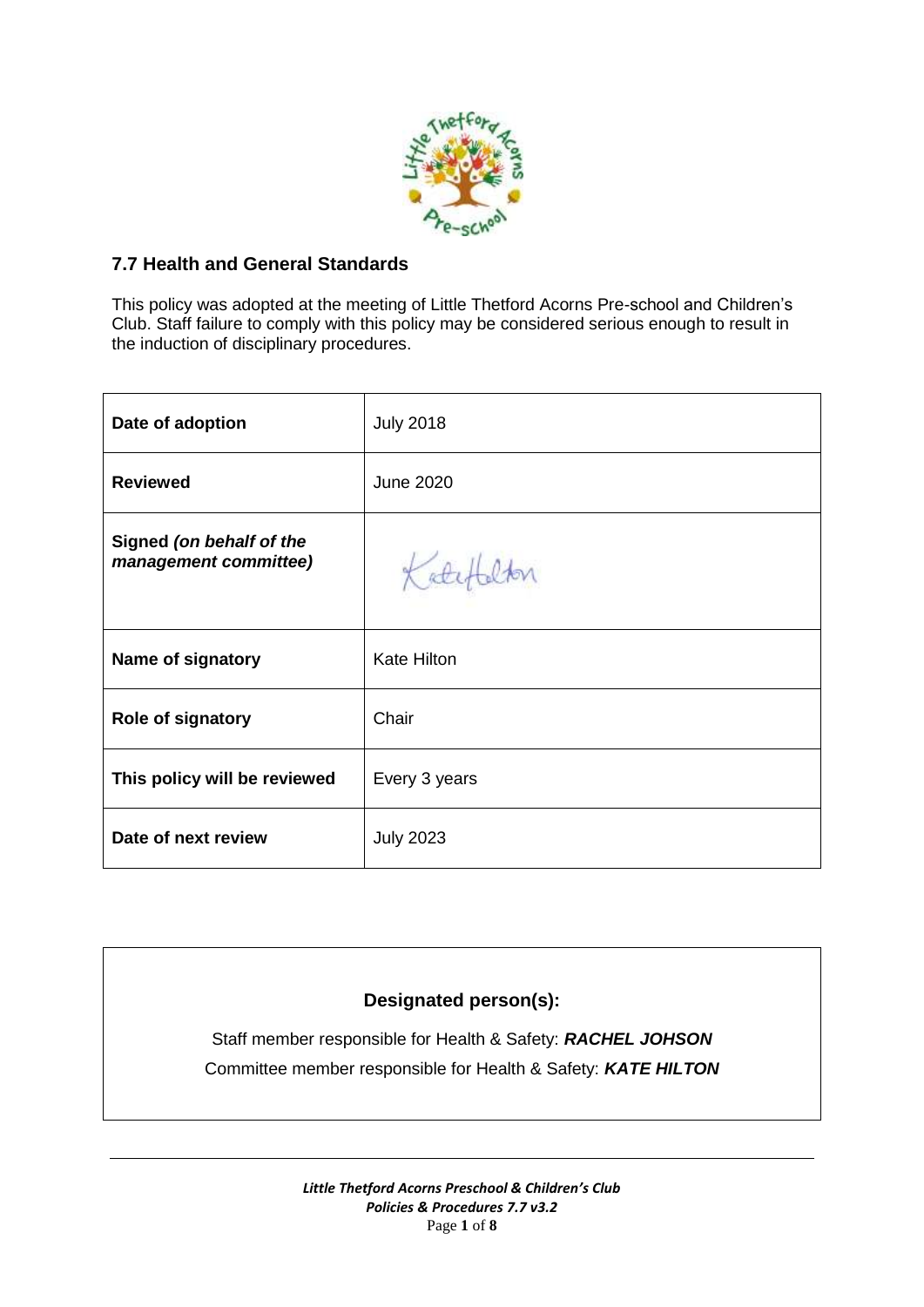# **7.7 Health and General Standards**

**Safeguarding and Welfare Requirement: Safety and Suitability of premises, Environment and Equipment:** Providers must take reasonable steps to ensure the safety of children, staff and others on the premises.

**Health:** The provider must promote the good health of children attending the setting

### **Policy statement**

Little Thetford Acorns believes that the health and safety of children is of paramount importance. We make our setting a safe and healthy place for children, parents, staff and volunteers.

- We aim to make children, parents and staff aware of health and safety issues and to minimise the hazards and risks to enable the children to thrive in a healthy and safe environment.
- We have a staff member responsible for health and safety
- We ensure that:
	- o They are competent to carry out these responsibilities.
	- o They have undertaken health and safety training and regularly update their knowledge and understanding.
- We display the necessary health and safety poster in **the kitchen.**
- We have a member of Committee responsible for supporting our Health & Safety staff member
- We have public liability insurance and employers' liability insurance. The certificate for public liability insurance is displayed: **On our main notice board in the lobby**

### **Procedures**

### **Awareness-raising**

- Our induction training for staff and volunteers includes a clear explanation of health and safety issues, so that all adults are able to adhere to our policy and procedures and they understand their shared responsibility for health and safety. The induction training covers matters of employee well-being, including safe lifting and the storage of potentially dangerous substances.
- Records are kept of these induction training sessions and new staff and volunteers are asked to sign the records to confirm that they have taken part.
- Health and safety issues are explained to the parents of new children so that they understand the part played by these issues in the daily life of the setting.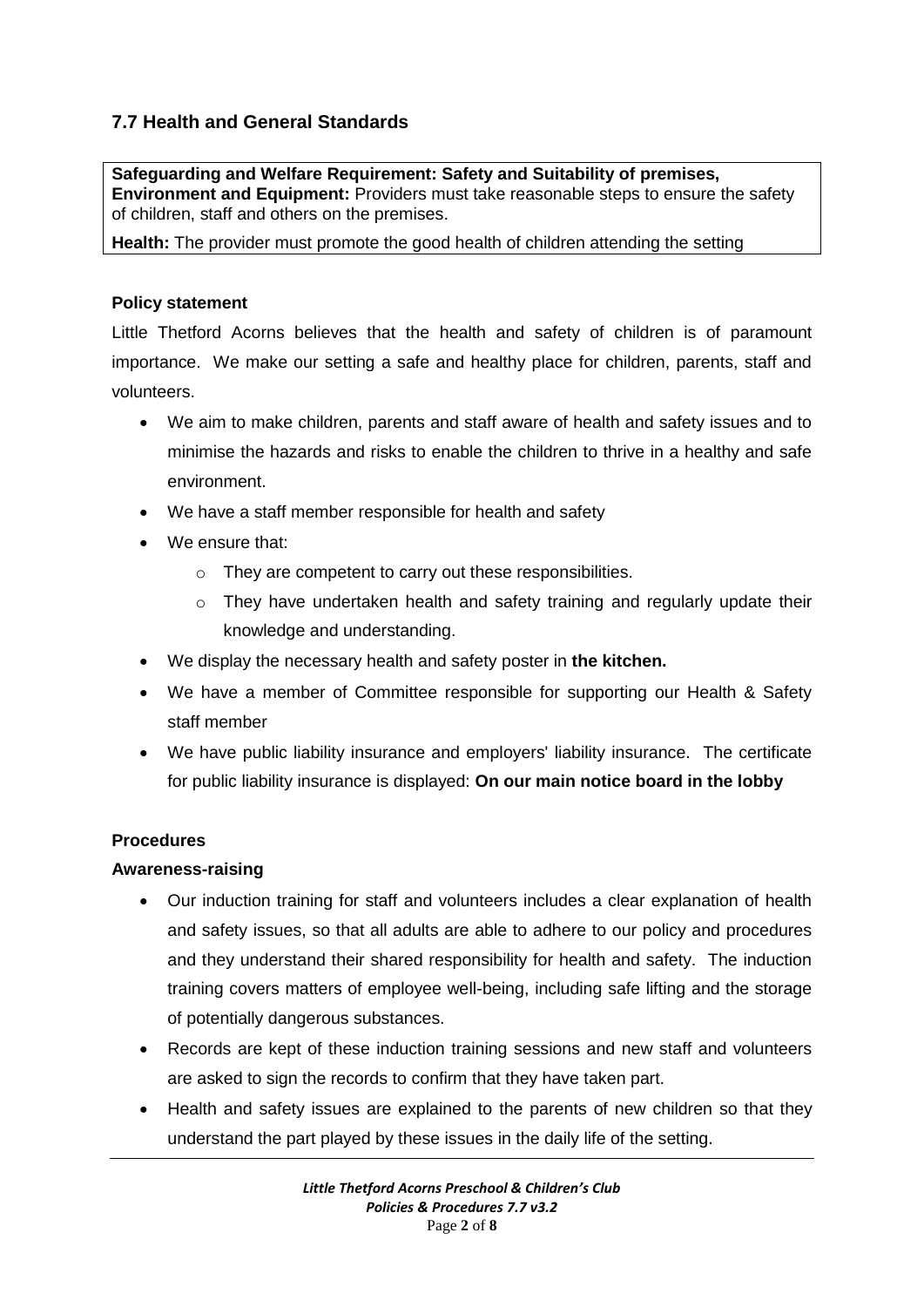- As necessary, health and safety training is included in the annual training plans of staff, and health and safety is discussed regularly at staff meetings.
- We operate a no smoking policy.
- Children are made aware of health and safety issues through discussions, planned activities and routines.
- During our opening hours the premises are used solely by Little Thetford Acorns.

# **Safety of adults**

- Adults are provided with guidance about the safe storage, movement, lifting and erection of large pieces of equipment.
- When adults need to reach up to store equipment, or to change light bulbs, they are provided with safe equipment to do so.
- All warning signs are clear and in appropriate languages.
- We have a Lone Worker Policy that staff adhere to.
- The sickness of staff and their involvement in accidents is recorded. The records are reviewed each term to identify any issues that need to be addressed.

# **Control of substances hazardous to health (COSHH)**

- Our staff implement the current guidelines of the *Control of Substances Hazardous to Health Regulations (COSHH)*.
- We keep a record of all substances on the premises that may be hazardous to health, such as cleaning or gardening chemicals, and where they are stored. We carry out a risk assessment for all chemicals used in the setting. This states what the risks are and what to do if they have contact with eyes or skin or are ingested. This is kept in the risk assessment file in the office.
- We keep all cleaning chemicals in their original containers.
- Hazardous substances are stored securely and safely away from the children.
- We keep the chemicals used in the setting to the minimum in order to ensure health and hygiene is maintained. We do not use:
	- o bleach;
	- o anti-bacterial soap/hand wash, unless specifically advised during an infection outbreak such as Pandemic flu; or
	- $\circ$  anti-bacterial cleaning agents, except in the toilets, nappy changing area and food preparation areas. Anti-bacterial spays are not used when children are nearby.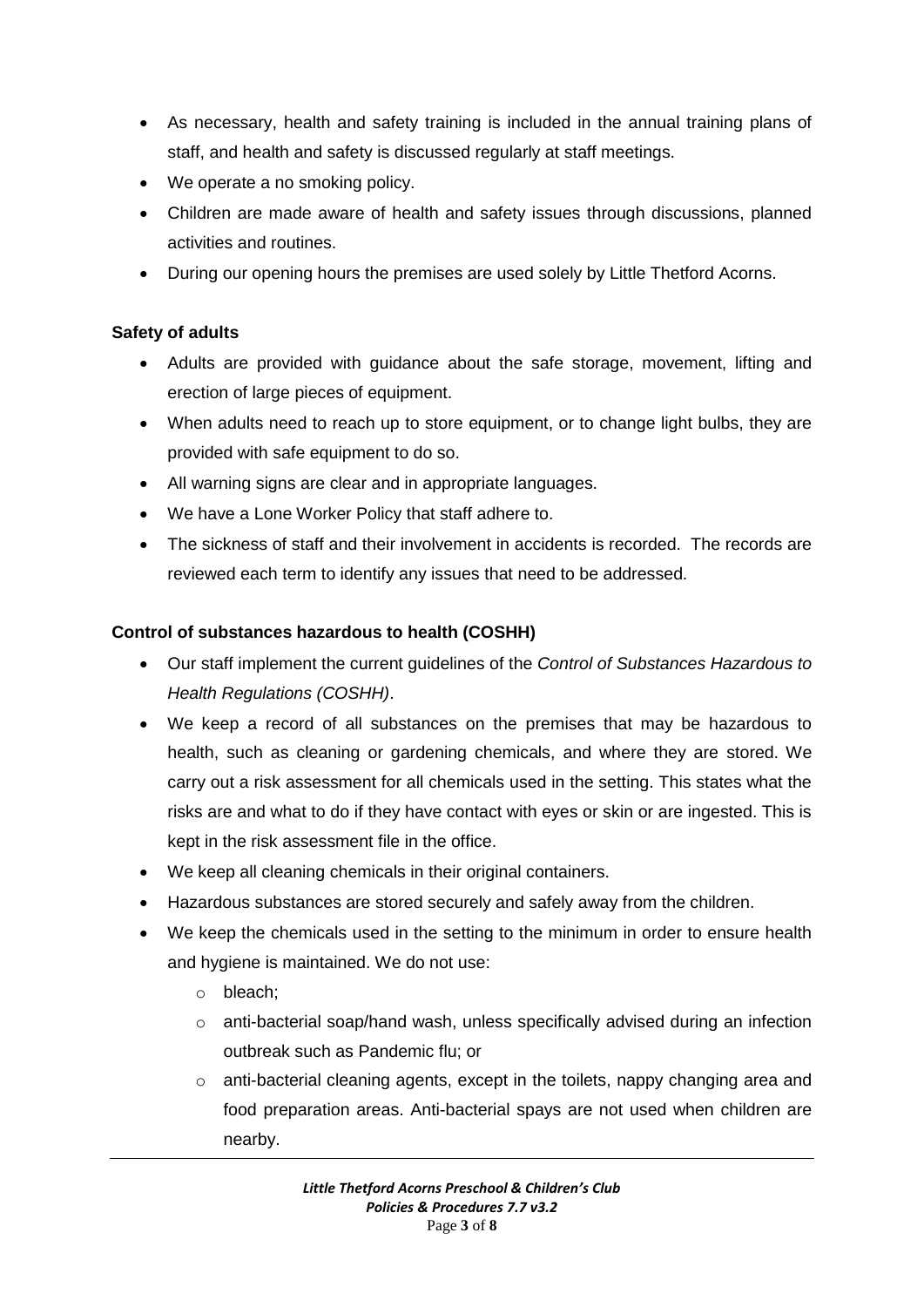- Environmental factors are taken into account when purchasing, using and disposing of chemicals.
- All members of staff are vigilant and use chemicals safely.
- Members of staff wear protective gloves when using cleaning chemicals.

#### **Windows**

- Low-level windows are made from materials that prevent accidental breakage and we ensure that they are made safe.
- We ensure that windows are protected from accidental breakage or vandalism from people outside the building.
- We ensure that any blind cords are secured safely and do not pose a strangulation risk for young children.

#### **Doors**

 We take precautions to prevent children's fingers from being trapped in doors by using hinge guards

#### **Floors**

- All floor surfaces are checked daily to ensure they are clean and not uneven, wet or damaged. Any wet spills are mopped up immediately.
- Walkways and doorways are left clear and uncluttered.

### **Electrical/gas equipment**

- All electrical equipment conforms to safety requirements and is checked regularly.
- Our boiler/electrical switch gear/meter cupboard is not accessible to the children.
- Fires, heaters, electric sockets, wires and leads are all properly guarded and the children are taught not to touch them.
- There are sufficient sockets to prevent overloading.
- When possible we switch electrical devices off from the plug after use
- The temperature of hot water is controlled to prevent scalds.
- Lighting and ventilation is adequate in all areas, including storage areas.

### **Storage**

All resources and materials from which children select are stored safely.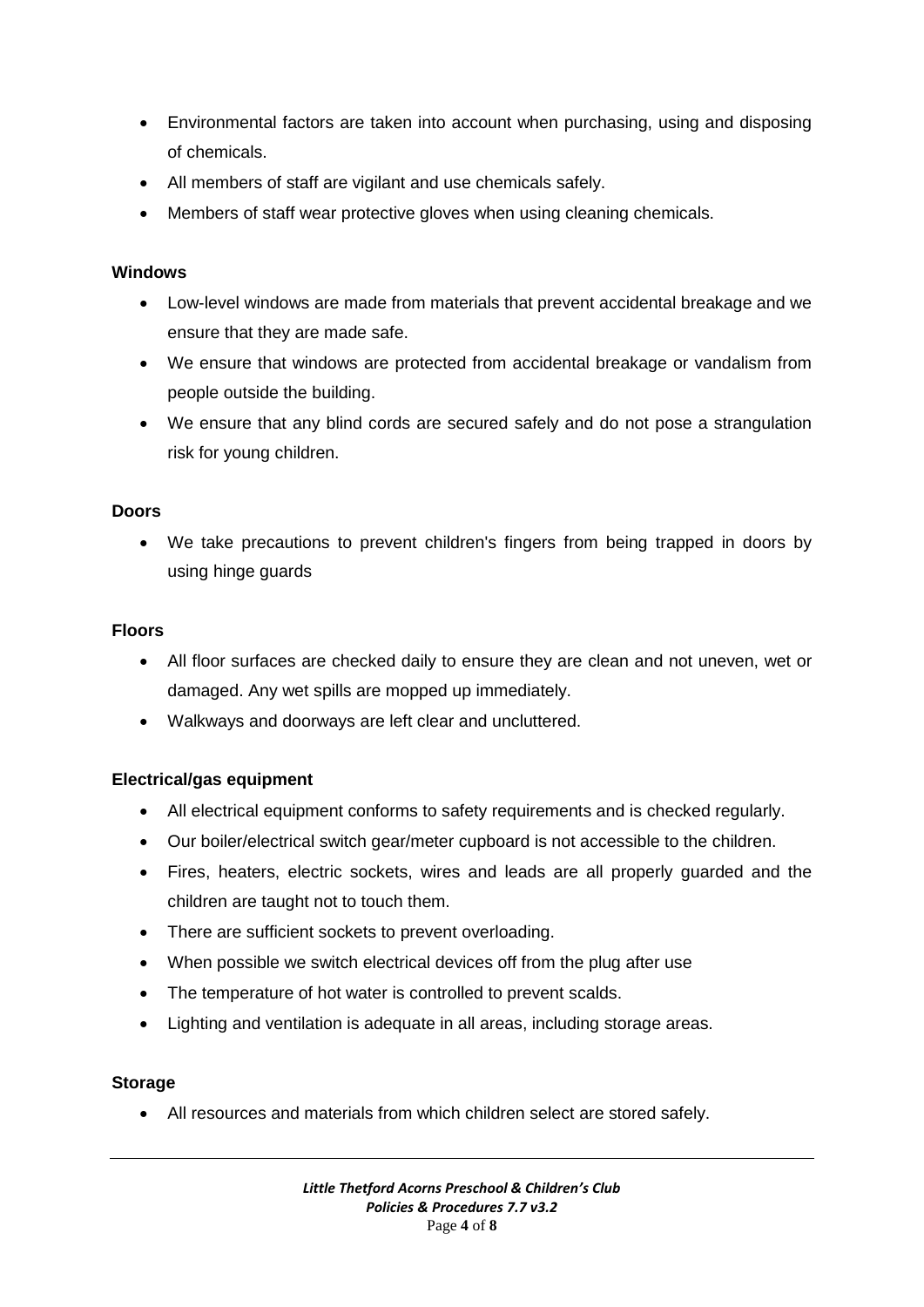All equipment and resources are stored or stacked safely to prevent them accidentally falling or collapsing.

### **Outdoor area**

- Our outdoor area is securely fenced. All gates and fences are childproof and safe.
- Our outdoor area is checked for safety and cleared of rubbish, animal droppings and any other unsafe items before children enter.
- Adults and children are alerted to the dangers of poisonous plants, herbicides and pesticides.
- We leave receptacles upturned to prevent collection of rainwater. Where water can form a pool on equipment, it is emptied and cleaned before children start playing outside.
- Our outdoor sand pit is covered when not in use and is cleaned regularly.
- We check that children are suitably attired for the weather conditions and type of outdoor activities. We ensure that suncream is applied and hats are worn during the summer months.
- We supervise outdoor activities at all times in particular children on climbing equipment.

### **Hygiene**

- We regularly seek information from the Public Health England to ensure that we keep up-to-date with the latest recommendations.
- Our daily routines encourage the children to learn about personal hygiene.
- We have a daily cleaning routine for the setting that includes play room(s), kitchen, rest area, toilets and nappy changing areas.
- Children do not have unsupervised access to the kitchen.
- We have a schedule for cleaning resources and equipment, dressing-up clothes and furnishings.
- The toilet area has a high standard of hygiene including hand washing and drying facilities and we have the facility to dispose of nappies/pull-ups.
- We implement good hygiene practices by:
	- o cleaning tables between activities;
	- o cleaning and checking toilets regularly;
	- o wearing protective clothing, such as aprons and disposable gloves, as appropriate;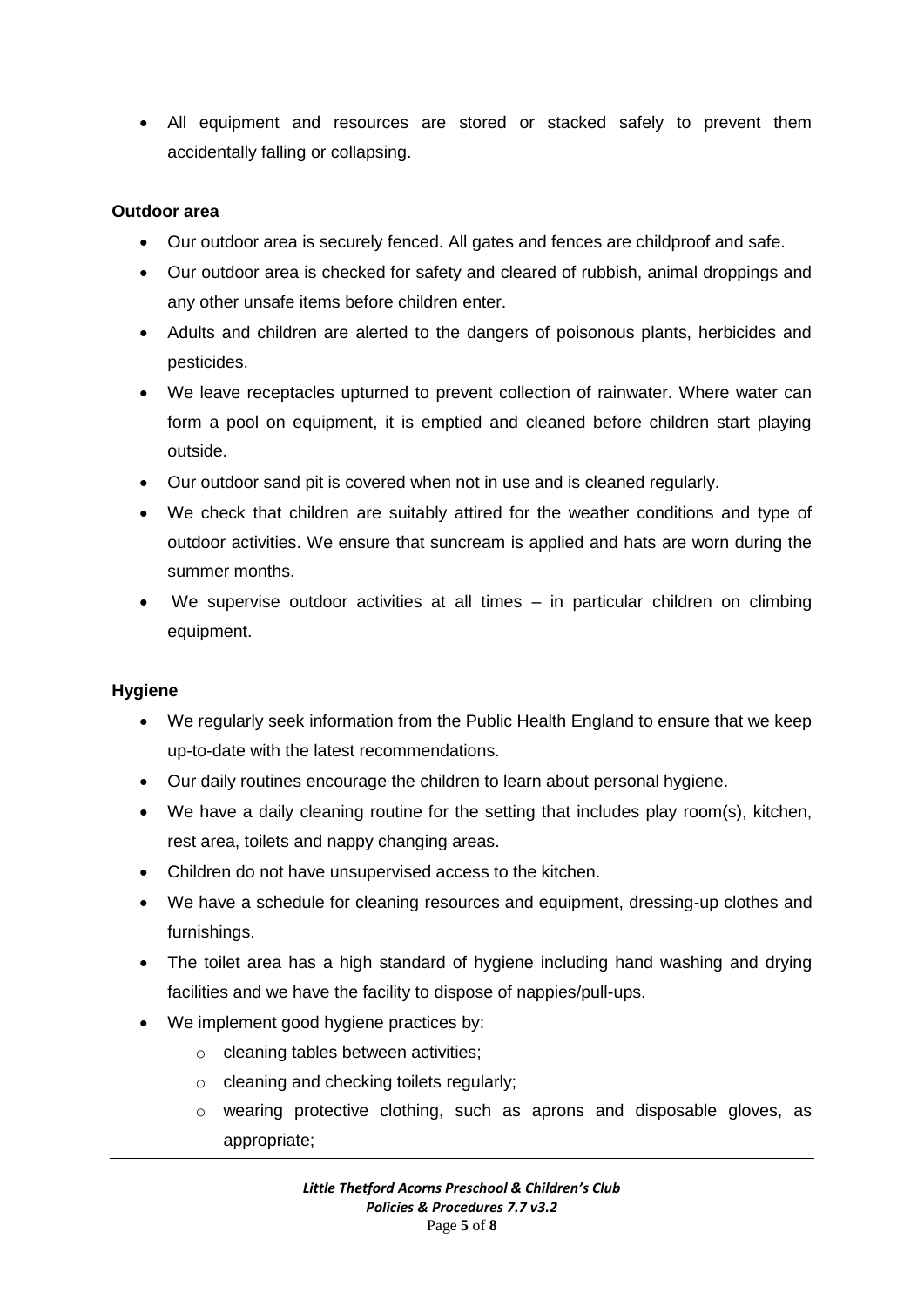- o providing sets of clean clothes;
- o providing tissues and wipes;

#### **Activities and resources**

- Before purchase or loan equipment and resources are checked to ensure that they are safe for the ages and stages of the children currently attending the setting.
- We keep a full inventory of all items in the setting for audit and insurance purposes.
- The layout of play equipment allows adults and children to move safely and freely between activities.
- All equipment is regularly checked for cleanliness and safety, and any dangerous items are repaired or discarded.
- We make safe and separate from general use any areas that are unsafe because repair is needed.
- All materials, including paint and glue, are non-toxic.
- Sand is clean and suitable for children's play.
- Water/liquids are monitored and changed regularly when a piece of equipment involves water/liquid play, such as the water table.
- Physical play is constantly supervised.
- Children are taught to handle and store tools safely.
- Children who are sleeping are checked at regular intervals of at least every ten minutes. This is recorded with the times checked and the initials of the person undertaking the check.
- If children fall asleep in-situ, it may be necessary to move or wake them to make sure they are comfortable.
- Children learn about health, safety and personal hygiene through the activities we provide and the routines we follow.
- Any faulty equipment is removed from use and is repaired. If it cannot be repaired it is discarded.
- Large pieces of equipment are discarded only with the consent of the Manager and the Chairperson.

#### **Jewellery and accessories**

• Staff do not wear jewellery or fashion accessories, such as belts or high heels that may pose a danger to themselves or children.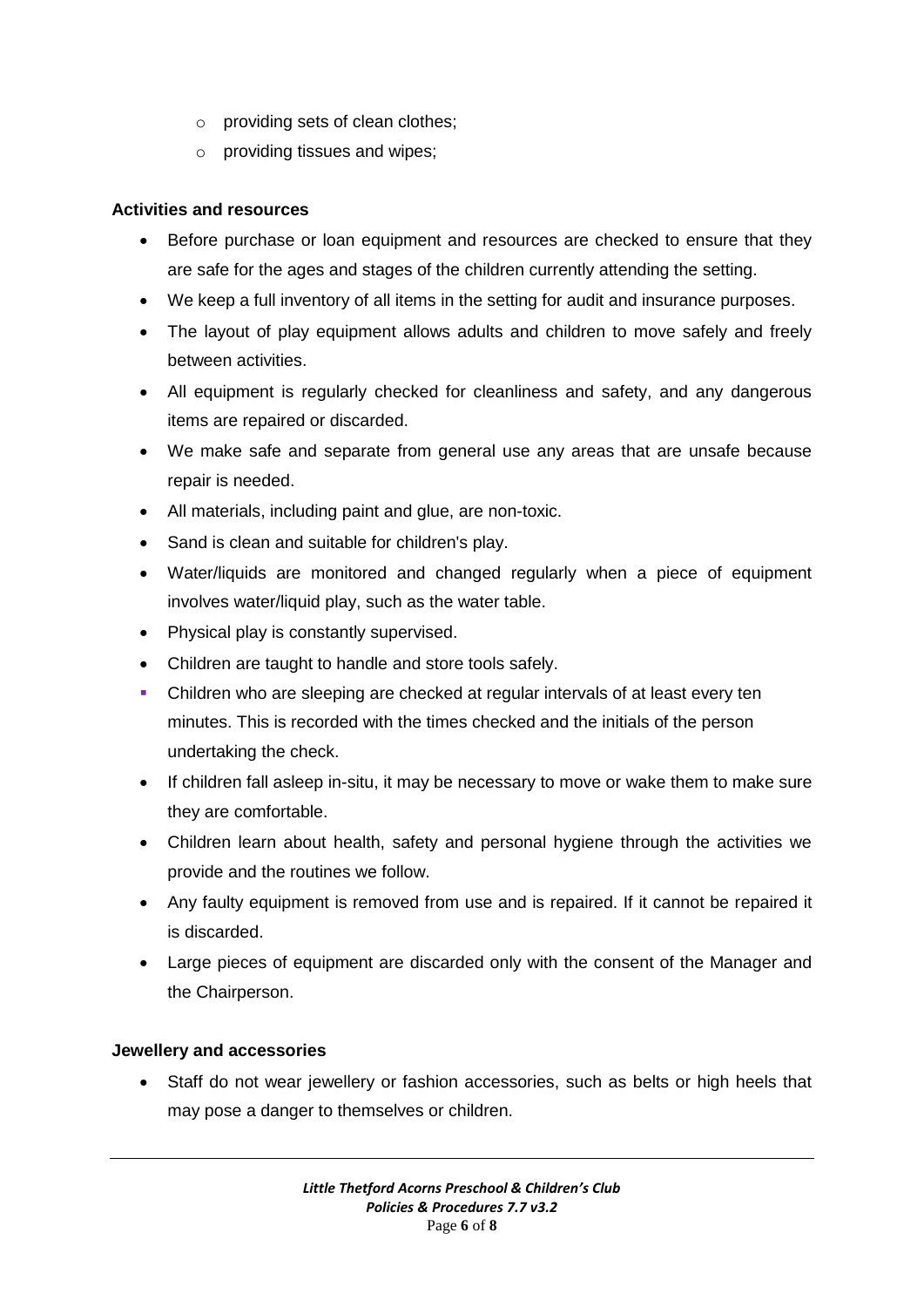- Parents must ensure that any jewellery worn by children poses no danger particularly earrings that may get pulled, bracelets which can get caught when climbing or necklaces that may pose a risk of strangulation.
- We ensure that hair accessories are removed before children sleep or rest.

# **COVID 19 update**

- When helping children in the toilet, the same staff member will attend one child throughout the day. Where practical, this will be the staff member from their 'bubble'.
- Aprons and gloves will be worn by all staff members supervising children in the toilet area.
- Each 'bubble' is to use a separate toilet, which will be labelled clearly for the children.
- Additional cleaning will take place at the end of the day, including door handles and surfaces. Please refer to the Return to Setting Post COVID policy document
- In the case of a child or staff member developing COVID symptoms whilst at preschool, staff members are required to put on PPE for the duration of that session, until the child or staff member has been taken home. Please refer to the Return to Setting Post COVID policy.

## **Legal Framework**

- Health and Safety at Work Act (1974)
- Management of Health and Safety at Work Regulations (1999)
- Electricity at Work Regulations (1989)
- Control of Substances Hazardous to Health Regulations (COSHH) (2002)
- Manual Handling Operations Regulations (1992 (as amended 2004))
- Health and Safety (Display Screen Equipment) Regulations (1992)

# **Further guidance**

- *Health and Safety Law: What you Need to Know(HSE revised 2009) Health and Safety Regulation…a Short Guide (HSE 2003)*
- *Electrical Safety and You: A Brief Guide (HSE 2012)*
- *Working with Substances Hazardous to Health: What you need to know about COSSH (HSE Revised 2009)*